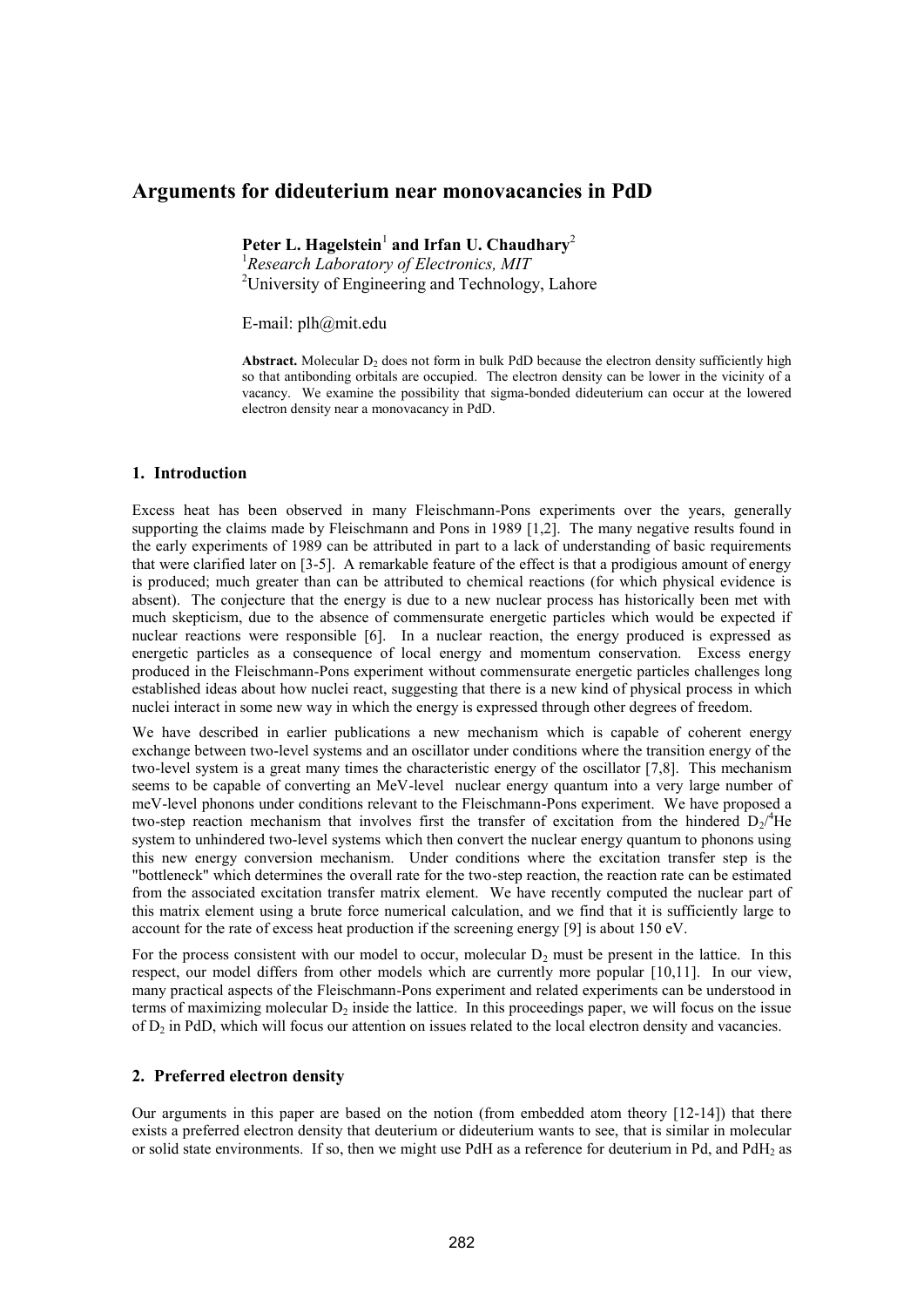a reference for dideuterium in Pd.

In the case of PdH, we make use of the results of Balasubramanian et al [15] who give an atomic separation of 1.53 Angstroms. For PdH<sub>2</sub>, we use the results of Balasubramanian et al [16], who give an a separation between the Pd atom and the center of the  $H_2$  molecule to be 1.67 Angstroms. In this case, the two hydrogen atoms bond as a molecule with a separation of 0.81 Angstroms. To estimate the Pd electron density at 1.67 Angstroms for PdH2, we performed a Dirac-Fock calculation for atomic Pd in the ground state  $(4d)^{10}$  configuration (which was found by Balasubramanian et al to be the dominant Pd configuration), and found the Pd electron density to be  $0.0332$  electrons/Angstrom<sup>3</sup> (see Figure 1). A similar computation for the Pd  $(4d)^{9.35}$ (5s)<sup>0.65</sup> configuration leads to an electron density at 1.53 Angstroms of 0.0686 electrons/Angstrom<sup>3</sup>.



**Fig. 1.** – Electron density from a Dirac-Fock calculation of Pd  $(4d)^{10}$  configuration in the vicinity of 1.67 Angstroms relevant to the PdH<sub>2</sub> molecule.



**Fig. 2.** – Model electron density due to Pd in the vicinity of an octahedral site in PdH.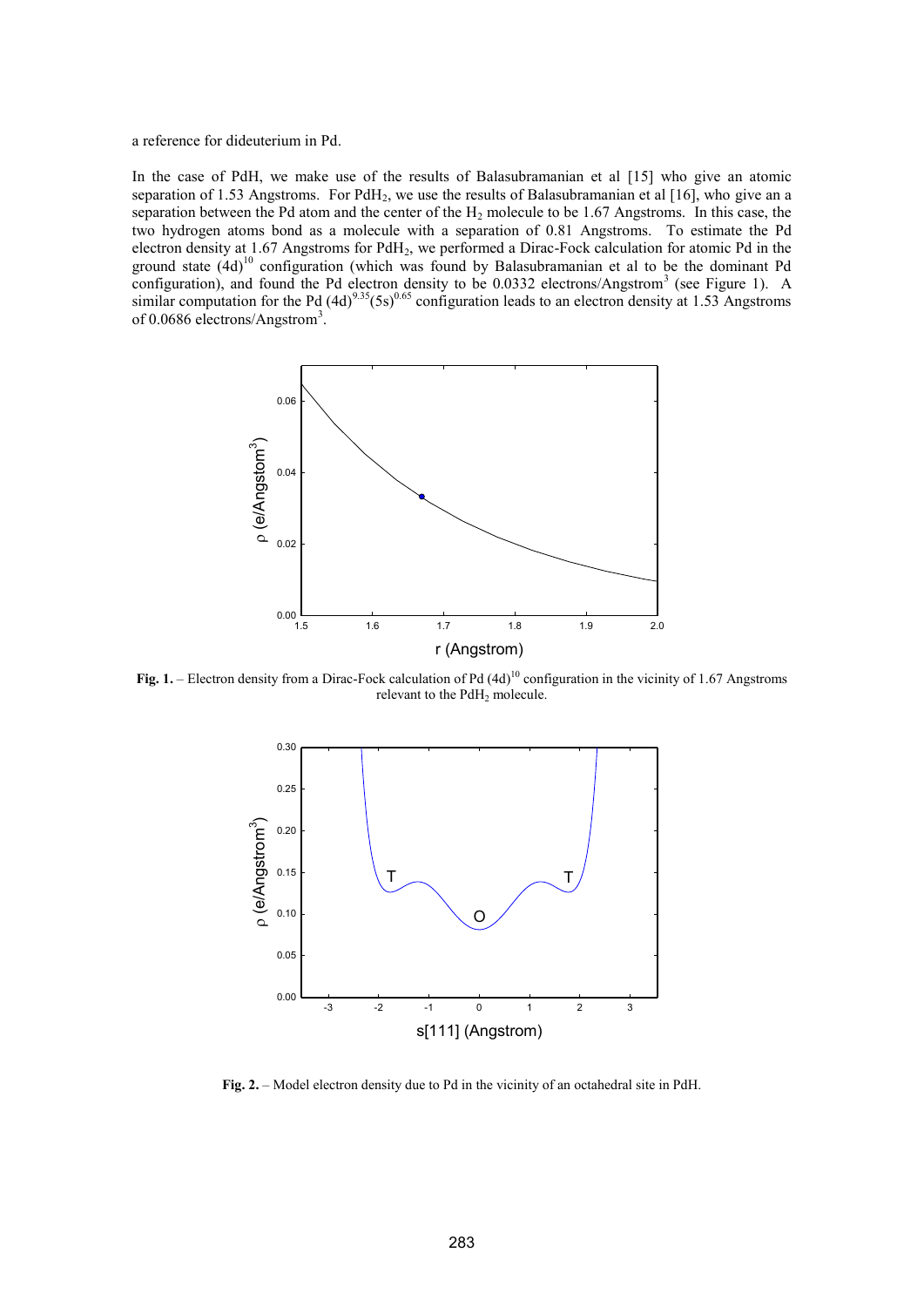## **3. Pd electron density in PdH**

If we consider the electron density due to only the Pd atoms in PdH from a simple superposition of the atomic orbitals, we obtain the result for a scan centered at an octahedral site along the [111] direction shown in Figure 2. We see that the electron density is lowest at the octahedral site in this model, with a density of 0.081 electrons/Angstrom<sup>3</sup>. The electron density in this model is significantly higher at the tetrahedral sites, indicating that one would expect hydrogen in PdH to occupy the octahedral sites since the Pd electron density at these sites is closer to the Pd electron density in molecular PdH.

A computation of H<sub>2</sub> in electron gas at an electron density of  $9.3 \times 10^{-3}$  electrons/a<sub>0</sub><sup>3</sup> was published by Christensen et al [17]. This electron density corresponds to 0.0628 electrons/Angstrom<sup>3</sup>, and is reasonably close to the octahedral site electron density in PdH from above (0.081 electrons/Angstrom<sup>3</sup>). The equilibrium distance between the two hydrogen atoms in this case is about 1.9  $a_0$ , which is 1.005 Angstroms. This perhaps provides the closest connection to the discussion above. The electron density once again is higher than in the case of  $\sigma$ -bonded PdH<sub>2</sub>, and the H<sub>2</sub> molecule responds by increasing its separation because of the occupation of antibonding states.

## **4. Electron density near a monovacancy in PdH**

We next consider the electron density due Pd atoms near a monovacancy in PdH. In Figure 3 we show the Pd electron density from a simple superposition of Pd atomic orbitals, where the vacancy is indicated at -3.54 Angstroms, and where the along the [111] direction the electron density is equal to the preferred electron density of molecular H<sub>2</sub>.



**Fig. 3.** – Model electron density due to Pd near a monovacancy in PdH.

We note that this model gives an electron density at the octahedral site location near the vacancy to be very close to the optimum for single H as judged by the PdH molecule. The calculation of Velikova et al [18] is consistent with a displacement of 0.26 Angstroms for single H occupation from the octahedral site location.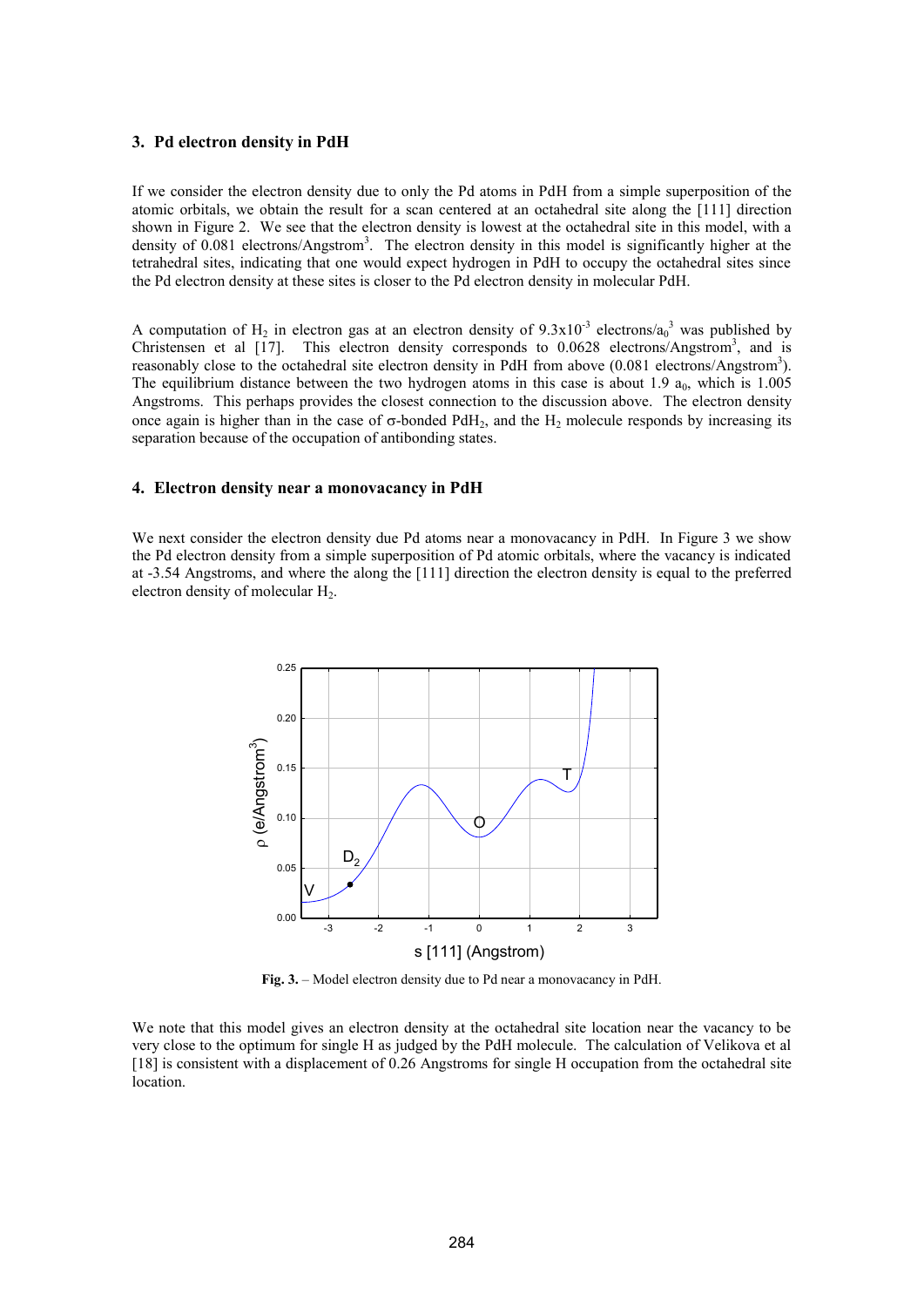#### **5. Statistical mechanics**

To estimate the probability that a  $D_2$  molecule is present in a monovacancy, we require a statistical model. Binding energies for single hydrogen atoms in octahedral sites have been estimated by several authors, including Nordlander et al [14] and Velikova et al [18]. The binding energies of Velikova et al are relative to hydrogen in solution at low concentration, which suggests that we need consistent models for deuterium in the bulk and trapped in vacancies. We begin with the bulk model, where the chemical potential can be related to the loading above the beta phase boundary through

$$
\mu(x) - E_D(0) = k_B T \ln \frac{x}{1 - x} + \Delta E + (x - 0.60) \frac{d\mu}{dx}
$$
\n(1)

Here  $E_D(0)$  is the deuterium binding energy in dilute PdD<sub>x</sub>; the variable x is the D/Pd ratio; and  $\Delta E$  is the binding energy at  $D/Pd = 0.60$  minus the binding energy at  $D/Pd=0$ . We have used  $\Delta E = -135$  meV [19], and

$$
\frac{d\mu}{dx} = 514 \frac{\text{meV}}{\text{D}}
$$
 (2)

This is consistent with the measurements of Chun and Ra [20].



**Fig. 4.** – Model calclation of occupation of  $D_2$  near monovacancies.

For the occupation of the octahedral sites in the vicinity of a vacancy, we can use a model based on

$$
p_m = \frac{g_m e^{-(E_m - \mu m)/k_B T}}{\sum_n g_n e^{-(E_n - \mu m)/k_B T}}
$$
(3)

For the degeneracy  $g_m$ , we have included the spin and statistical factors; for the energies  $E_m$ , we have used the results of Velikova et al [18]. From the computations in [18], we know that a dideuterium molecule is unstable in the presence of unoccupied octahedral sites in the vicinity of a monovacancy. So we have added the possibility of  $D_2$  occupation only when there are 7 deuterons in the vicinity of the monovacancy. This is consistent with the computations of Liu et al for hydrogen in W [21]. In the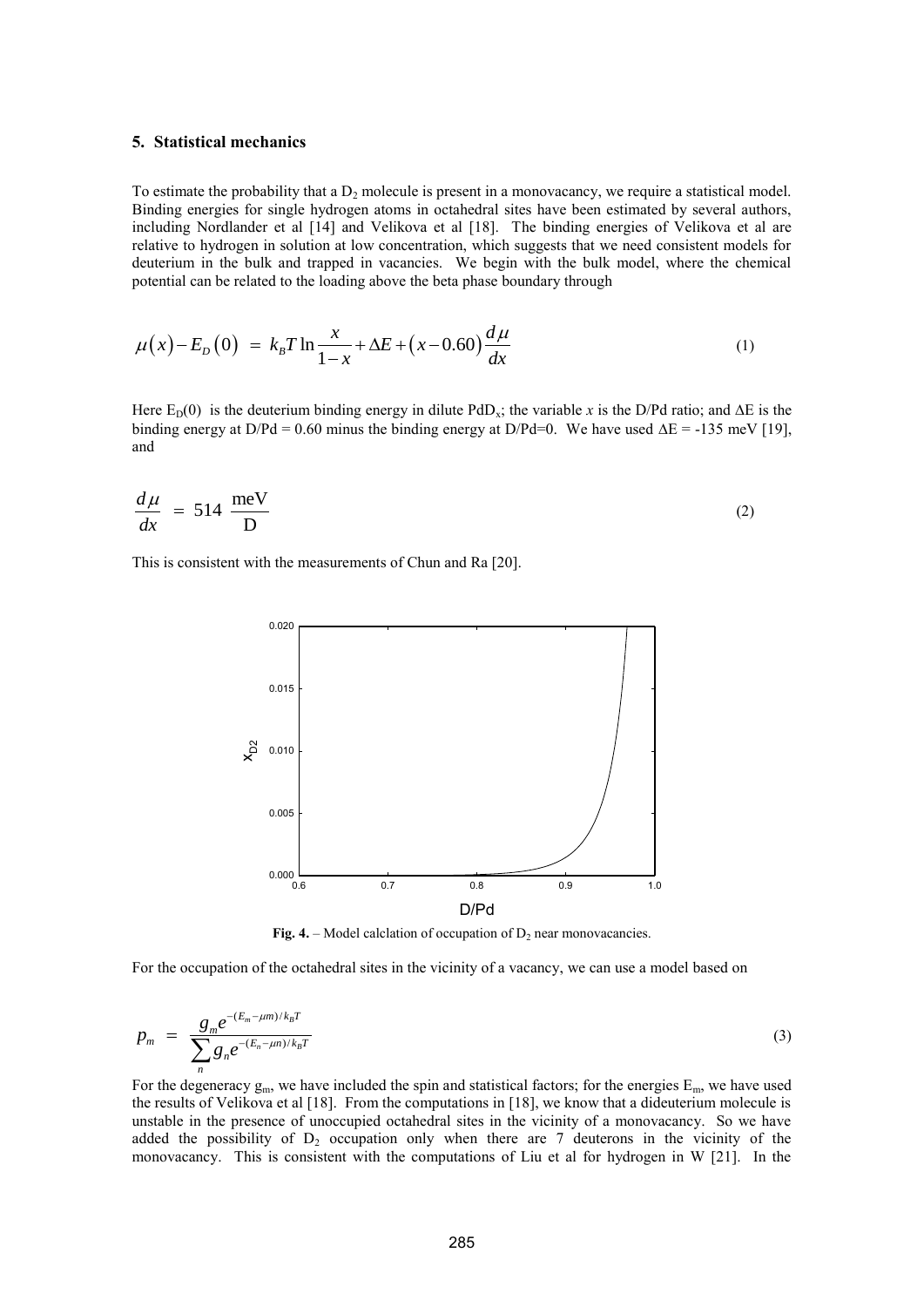calculation of Velikova et al, the energy of the  $D_2$  molecule is about 1 eV above deuterium atom occupation of the octahedral sites. Unfortunately, we do not as yet have a good number for the  $D_2$  energy relative to bulk deuterium for  $5D+D_2$  occupation around a monovacancy. In the computation shown in Figure 4, we have assumed that the additional D has to go up by 200 meV from  $E_D(0)$  to make a D<sub>2</sub> molecule.

The amount of  $D_2$  in this model increases with loading above a threshold near 0.85. We recall that the excess heat increases with loading above a threshold in much the same way. This is consistent with models that we have put forth which start with  $D_2$  in the lattice as a prerequisite for the reactions which result in excess power and <sup>4</sup>He.

## **6. Conclusions**

Excess heat in the Fleischmann-Pons experiment has been seen in a large number of experiments. At present there is no consensus among those in the field as to what physical mechanism is responsible. Our attention over the past decade has been focused on new reaction mechanisms which are driven by  $D_2$  to <sup>4</sup>He transitions, with the energy converted into phonon excitation. For this reaction mechanism to work, we require  $D_2$  to be present in the lattice, which is not an easy thing to happen if the lattice is PdD. Molecular  $D_2$  cannot form in bulk PdD because the electron density is too high. According to the arguments here,  $D_2$  can form near vacancies, and we have focused on the occurrence of  $D_2$  near a monovacancy. Since the electron density due to Pd is reduced near the site of a missing Pd atom, the electron density in our simple models drops to levels at which  $D_2$  normally binds to Pd.

We have been of the opinion for many years now that important aspects of the Fleischmann-Pons experiment can be understood simply if we are trying to maximize  $D_2$  occupation. Since  $D_2$  doesn't form in bulk PdD, and since there are very few vacancies initially in Pd, the cathodes start out with essentially no ability to host molecular  $D<sub>2</sub>$ . So, according to the discussion above, we need to create vacancies. Vacancies are stabilized when Pd is highly loaded with deuterium [22-23]. Previously we estimated that a D/Pd loading of about 0.95 was required in order for the vacancies to become favored thermodynamically. However, since the diffusion coefficient for vacancies is so small near room temperature, vacancies have great difficulty diffusing in from nearby surfaces. Instead, it seems more probable that inadvertent codeposition of Pd on highly loaded Pd is responsible. This is consistent with observations of impurities below the outer surface of cathodes, and it is consistent with the very long time that cathodes need to remain loaded prior to observations of excess power. Codeposition has been verified as being able to produce superabundant vacancies [24]. The short onset time of excess power in the Szpak experiment is consistent with this point of view. Vacancies in this scenario would be created near the outer surface, so that only the near-surface region would be active. This is consistent with the observation of produce <sup>4</sup>He in the gas phase, which could not diffuse if created in the interior.

Once vacancies have been produced, then they need to be filled with molecular  $D_2$ . According to the model described above, this requires high loading above D/Pd of about 0.85. The correlation between loading and excess power has been observed in experiments [3], and the results are consistent if one assumes that the level of excess power production is correlated with  $D_2$  occupancy. It remains to compute the  $D_2$  binding energy in a monovacancy with 7 deuterium atoms present.

## **7. References**

- [1] M. Fleischmann, S. Pons, M. Hawkins, *J. Electroanalytical Chem.* **261** 301 (1989); errata **263** 187 (1990).
- [2] M. Fleischmann, S. Pons, M.W. Anderson, L.J. Li, and M. Hawkins, *J. Electroanalytical Chem.* **287** 293 (1990).
- [3] M.C.H. McKubre, S. Crouch-Baker, A.M. Riley, S.I. Smedley, *Proceedings of ICCF3*, Nagoya, 1992, Nagoya, edited by H Ikegami, page 5 (Universal Academy Press, Tokyo, 1993).